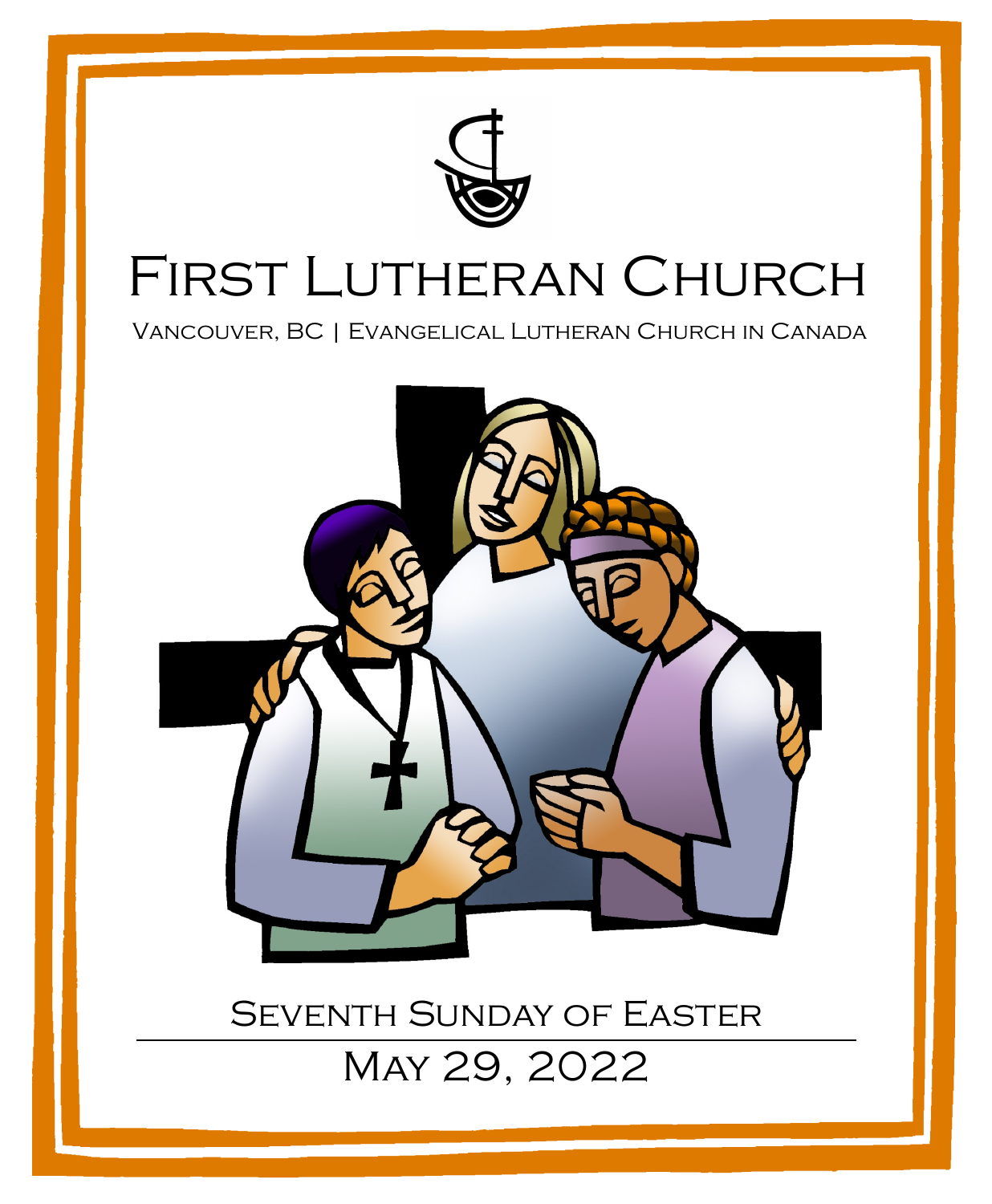#### Welcome to First Lutheran Church Founded in 1890

**5745 Wales Street Vancouver BC V5R 3N3 PH: 604.435.6020 info@firstlutheranvancouver.com Www.firstlutheranvancouver.com YouTube: youtube.com/firstlutheranvancouver**

*First Lutheran is a community, a gathering of people of diverse ages, cultures and traditions. Just as Jesus opened himself to all and, by implication, opened the reign of God to all, so we, the members of First Lutheran seek to do the same.* 

All are welcome here regardless of their race, gender or sexual orientation; regardless of their social, economic, educational, linguistic or relationship status; regardless of their citizenship, religious or cultural background or makeup of their family; and regardless of their physical, mental, emotional, or spiritual condition. There is a place for you in our community worship, service and life. We have proudly served as a Reconciled in Christ Congregation since 2000.

We acknowledge that we gather, worship, work, and play on the unceded and ancestral lands of the Coast Salish peoples, the Musqueam, Squamish and Tsleil-Watuth nations. We are committed to learning and raising awareness of our country's historical relationship with First Peoples and continue to work toward true Reconciliation.



#### In-Person Worship at First Lutheran

As a sign of our care and love for one another, we are requiring everyone over the age of 3 to wear a properly fitted mask covering both nose and mouth while inside the church building. (Masks can be briefly lowered for communion as noted below and for Fellowship Hour while eating). We strongly encourage all worshipers age 5 and up to be fully vaccinated.

Worship attendees will be greeted at the 42nd street entrance off of the narthex when doors open at 10am. All are welcome to join us for conversation and refreshments in the Fellowship Hall downstairs after the service.

Communion will be with wafers only today. Please be respectful of social distancing as you move forward There is a sanitizing station located along the center aisle, please sanitize your hands before proceeding forward and keep your mask up while collecting your wafer. If you need a gluten free wafer, please let the presider know. We ask that you return to your seat using the side aisles before consuming your wafer.

Congregants with mobility needs can receive communion at their seats as usual. If you do not wish to receive communion, please cross your arms over your chest to indicate that you would prefer a blessing from the presider.

If you feel unwell for any reason or cannot follow our COVID restrictions, please remain at home and participate online. We will continue to stream our services via YouTube. (www.youtube.com/firstlutheranchurchvancouver)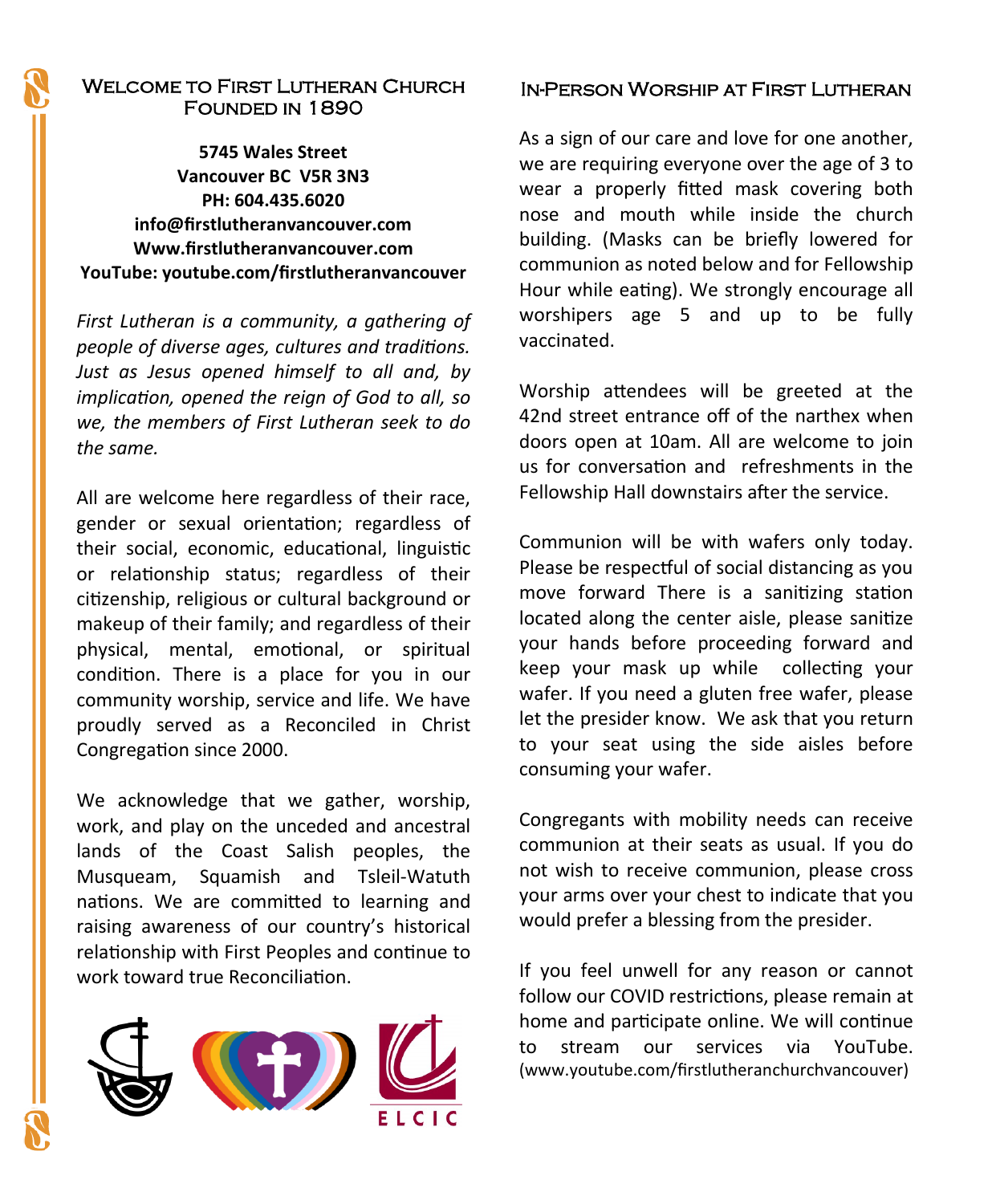| <b>Those Serving the Servants Today</b> |                       |                   |                       |
|-----------------------------------------|-----------------------|-------------------|-----------------------|
| Presider/Preacher                       | Pr. Rebekah Swanson   | Livestream Tech   | Kevin Li              |
| Cantor                                  | Heidi Ackermann       | Coffee Hour Hosts | <b>Heather Robbie</b> |
| Lector                                  | <b>Heather Robbie</b> |                   | Drew Nicholson        |
| Flute                                   | Anne Johnson          | Church Admin      | Norita Dobyns         |
| Usher                                   | Drew Nicholson        |                   |                       |

## Seventh Sunday in Easter May 29, 2022 Service of the Word

#### **PRELUDE—Anne Johnson**

## **WORDS OF WELCOME & ANNOUNCEMENTS**

#### **LAND ACKNOWLEDGEMENT**

It is with a heart for reconciliation that First Lutheran Church acknowledges that we meet and work and worship on the traditional, ancestral, and unceded lands of the Coast Salish peoples — the Musqueam, the Squamish, and the Tsleil-Waututh nations.

## GATHERING

## **THANKSGIVING FOR BAPTISM**

*(All may make the sign of the cross, the sign that is marked at baptism, as the presiding minister begins. You are invited to stand.)* Alleluia! Christ is risen. **Christ is risen indeed. Alleluia!**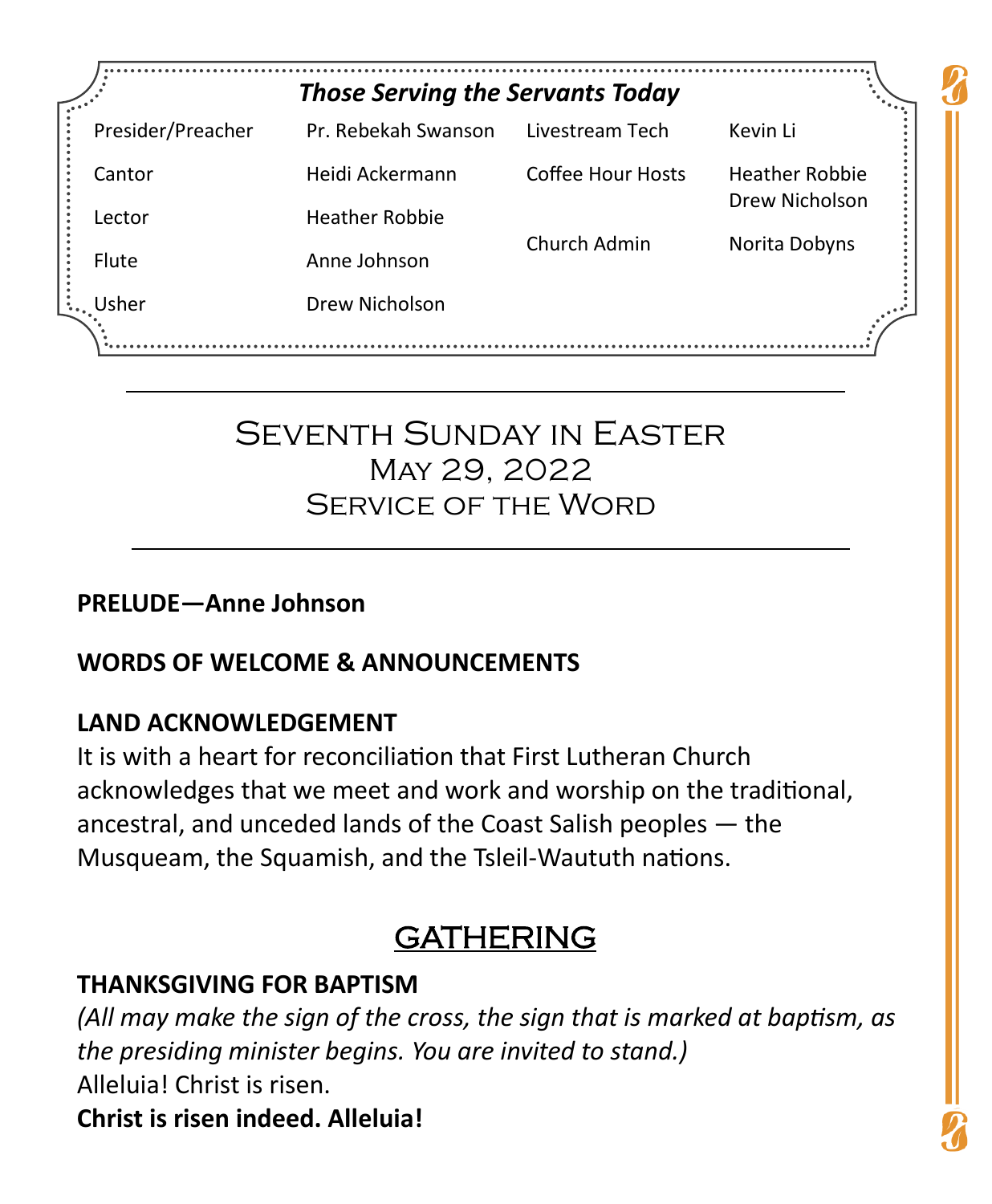In the waters of baptism, we have passed over from death to life with Jesus Christ, and we are a new creation. For this saving mystery, and for this water, let us bless God, who was, who is, and who is to come.

We thank you, God, for your river of life, flowing freely from your throne: through the earth, through the city, through every living thing.

You rescued Noah and his family from the flood; You opened wide the sea for the Israelites. Now in these waters you flood us with mercy, and our sin is drowned forever. You open the gate of righteousness and we pass safely through.

In Jesus Christ, you calm and trouble the waters. You nourish us and enclose us in safety. You call us forth and send us out. In lush and barren places, you are with us. You have become our salvation. Now breathe upon this water and awaken your church once more. Claim us again as your beloved and holy people. Quench our thirst; cleanse our hearts; wipe away every tear.

To you, our Beginning and our End, our Shepherd and Lamb, be honor, glory, praise, and thanksgiving, now and forever. **Amen.**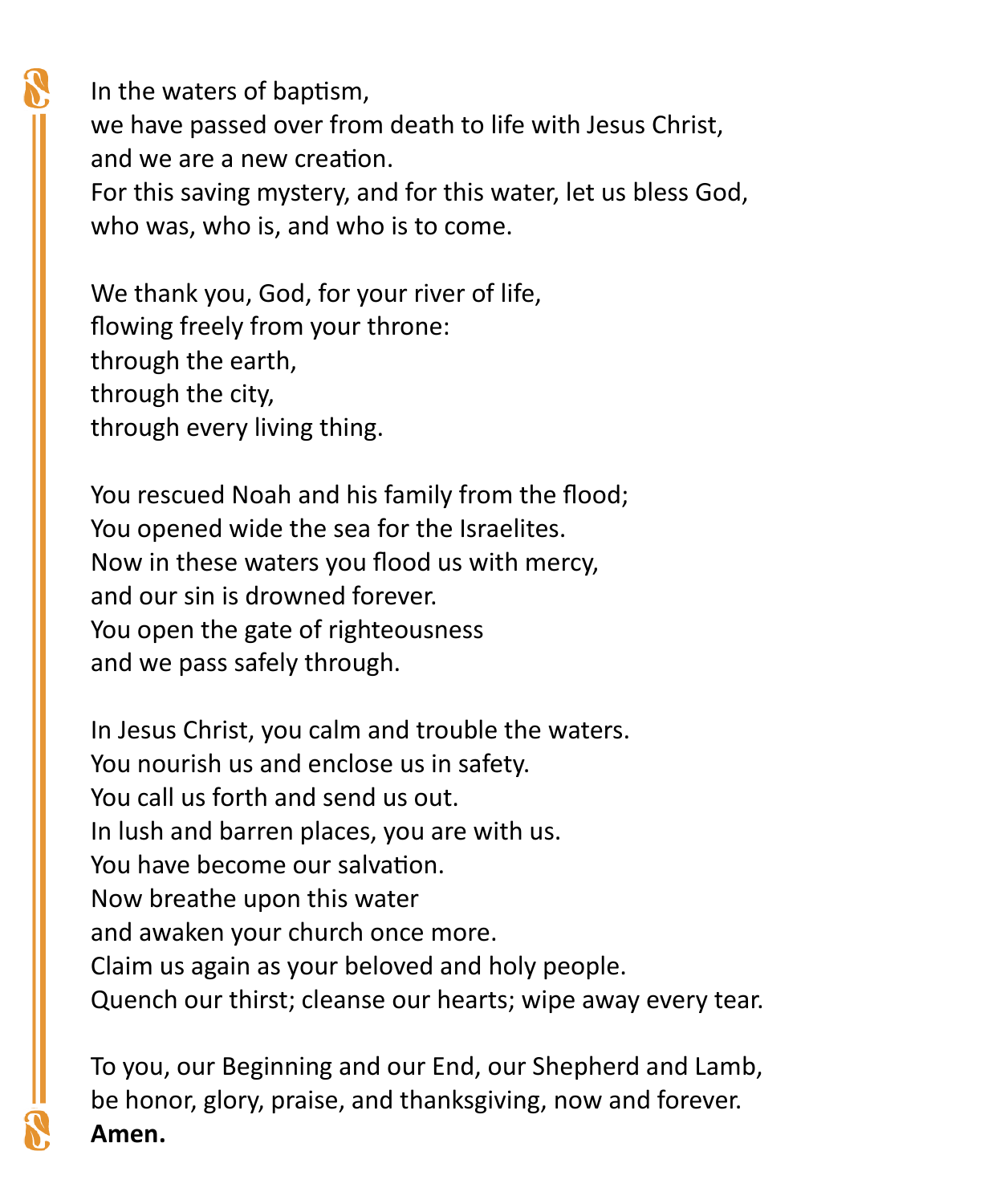#### **GREETING**

The grace of our Lord Jesus Christ, the love of God, and the communion of the Holy Spirit be with you all. **And also with you.**

#### **PRAYER OF THE DAY**

Let us pray.

O God, form the minds of your faithful people into your one will. Make us love what you command and desire what you promise, that, amid all the changes of this world, our hearts may be fixed where true joy is found, your Son, Jesus Christ our Lord, who lives and reigns with you and the Holy Spirit, one God, now and forever.

**Amen.** *(You may be seated)*

## WORD

#### **FIRST READING: Acts 16:16-34**

A reading from Acts.

One day, as we were going to the place of prayer, we met a slave-girl who had a spirit of divination and brought her owners a great deal of money by fortune-telling. While she followed Paul and us, she would cry out, "These men are slaves of the Most High God, who proclaim to you a way of salvation." She kept doing this for many days. But Paul, very much annoyed, turned and said to the spirit, "I order you in the name of Jesus Christ to come out of her." And it came out that very hour.

 But when her owners saw that their hope of making money was gone, they seized Paul and Silas and dragged them into the marketplace before the authorities. When they had brought them before the magistrates, they said, "These men are disturbing our city; they are Jews and are advocating customs that are not lawful for us as Romans to adopt or observe." The crowd joined in attacking them, and the magistrates had them stripped of their clothing and ordered them to be beaten with rods.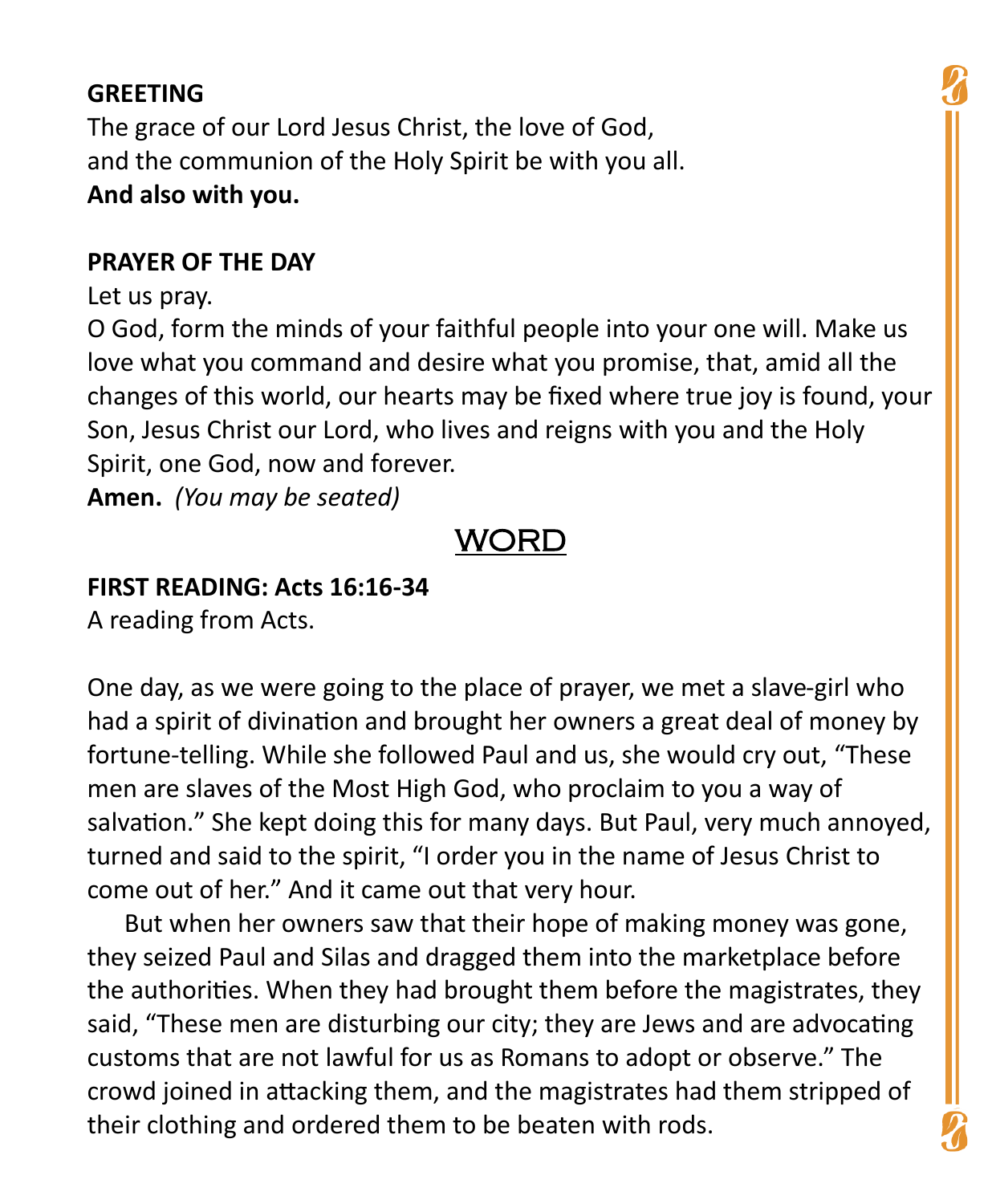After they had given them a severe flogging, they threw them into prison and ordered the jailer to keep them securely. Following these instructions, he put them in the innermost cell and fastened their feet in the stocks.

About midnight Paul and Silas were praying and singing hymns to God, and the prisoners were listening to them. Suddenly there was an earthquake, so violent that the foundations of the prison were shaken; and immediately all the doors were opened and everyone's chains were unfastened. When the jailer woke up and saw the prison doors wide open, he drew his sword and was about to kill himself, since he supposed that the prisoners had escaped. But Paul shouted in a loud voice, "Do not harm yourself, for we are all here." The jailer called for lights, and rushing in, he fell down trembling before Paul and Silas. Then he brought them outside and said, "Sirs, what must I do to be saved?" They answered, "Believe on the Lord Jesus, and you will be saved, you and your household." They spoke the word of the Lord to him and to all who were in his house. At the same hour of the night he took them and washed their wounds; then he and his entire family were baptized without delay. He brought them up into the house and set food before them; and he and his entire household rejoiced that he had become a believer in God.

Word of God, word of life. **Thanks be to God.**

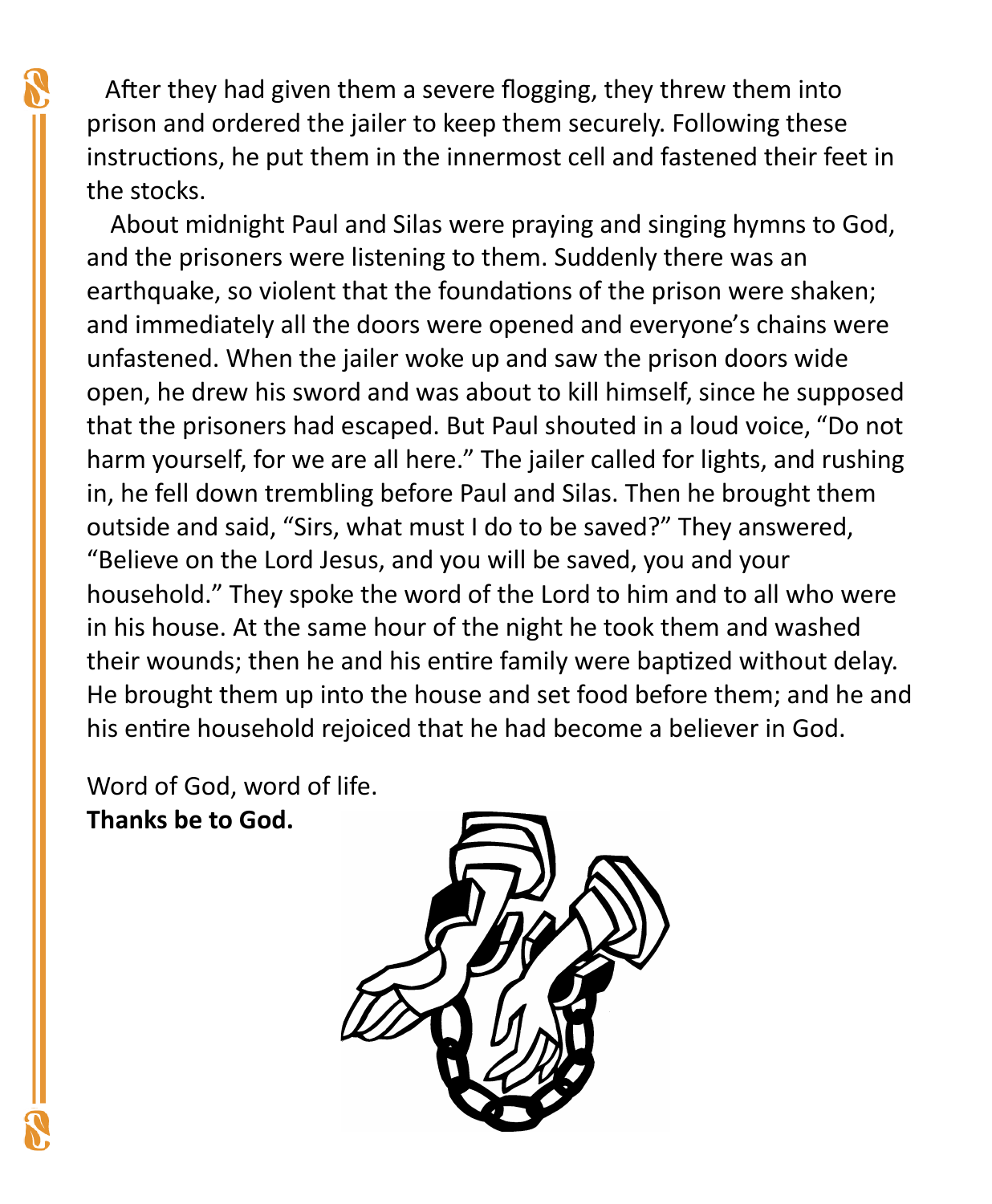**PSALM: Psalm 97** *(The Psalm will be read responsively. The congregation will read the second portion, the lector will read the first and third.)*

 The Lord reigns; let the earth rejoice; let the multitude of the isles be glad. Clouds and darkness surround the Lord, righteousness and justice are the foundations of God's throne. Fire goes before the Lord, burning up enemies on every side. Lightnings light up the world; the earth sees and trembles.

**The mountains melt like wax before the Lord of all the earth.**

**The heavens declare your righteousness, O Lord, and all the peoples see your glory.**

**Confounded be all who worship carved images and delight in false gods! Bow down before the Lord, all you gods.**

**Zion hears and is glad, and the cities of Judah rejoice, because of your judgments, O Lord.** 

For you are the Lord, most high over all the earth;

you are exalted far above all gods.

You who love the Lord, hate evil!

 God guards the lives of the saints and rescues them from the hand of the wicked.

Light dawns for the righteous,

and joy for the honest of heart.

Rejoice in the Lord, you righteous,

and give thanks to God's holy name.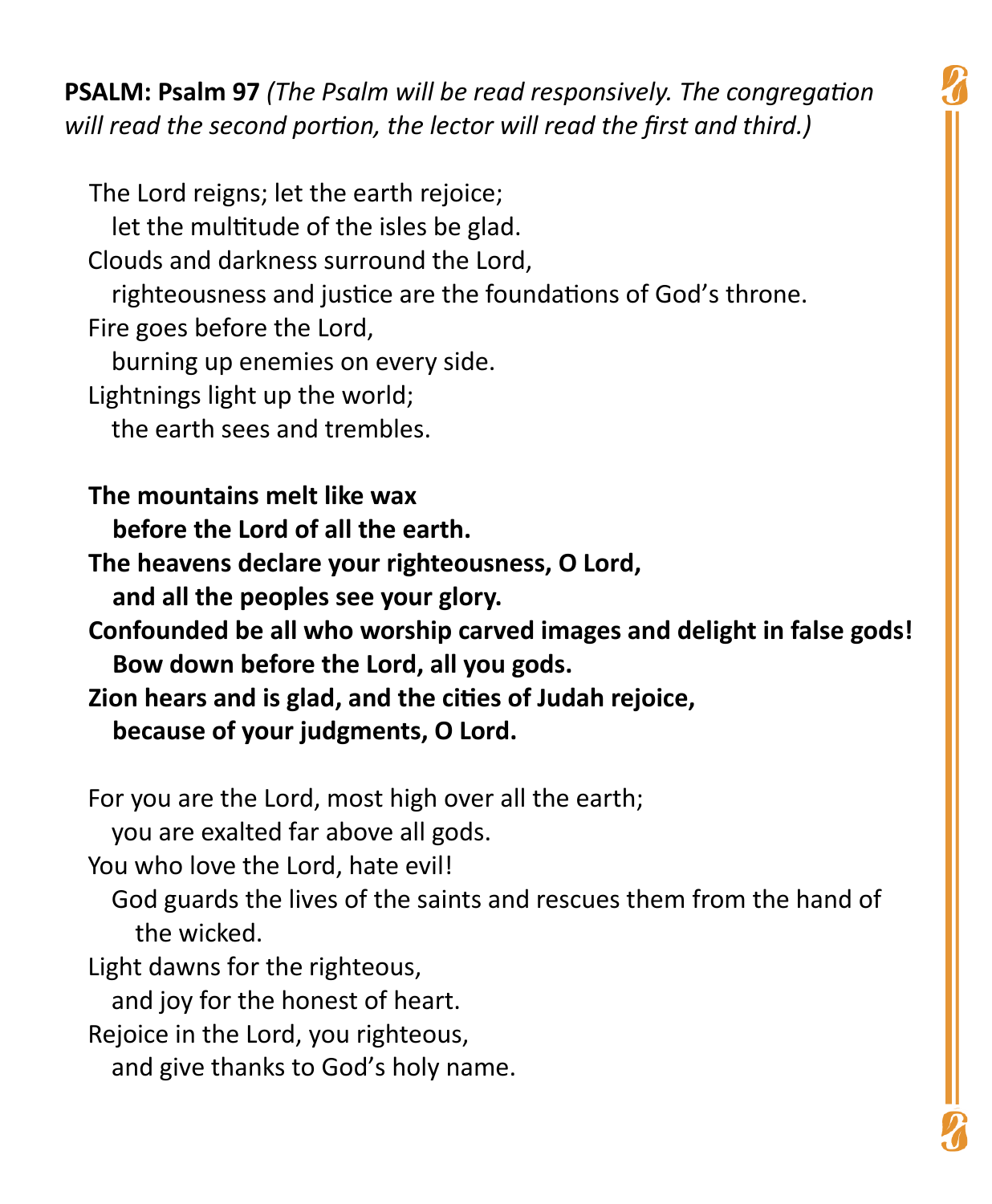## **SECOND READING: Revelation 22:12-14, 16-17, 20-21**

A reading from Revelation.

"See, I am coming soon; my reward is with me, to repay according to everyone's work. I am the Alpha and the Omega, the first and the last, the beginning and the end."

Blessed are those who wash their robes, so that they will have the right to the tree of life and may enter the city by the gates.

"It is I, Jesus, who sent my angel to you with this testimony for the churches. I am the root and the descendant of David, the bright morning star."

The Spirit and the bride say, "Come."

And let everyone who hears say, "Come."

And let everyone who is thirsty come.

Let anyone who wishes take the water of life as a gift.

The one who testifies to these things says, "Surely I am coming soon." Amen. Come, Lord Jesus! The grace of the Lord Jesus be with all the saints. Amen.

Word of God, word of life. **Thanks be to God.**

## **GOSPEL: John 17:20-26**

The Holy Gospel, according to John. **Glory to you, O Lord.**

[Jesus prayed:] "I ask not only on behalf of these, but also on behalf of those who will believe in me through their word, that they may all be one. As you, Father, are in me and I am in you, may they also be in us, so that the world may believe that you have sent me. The glory that you have given me I have given them, so that they may be one, as we are one,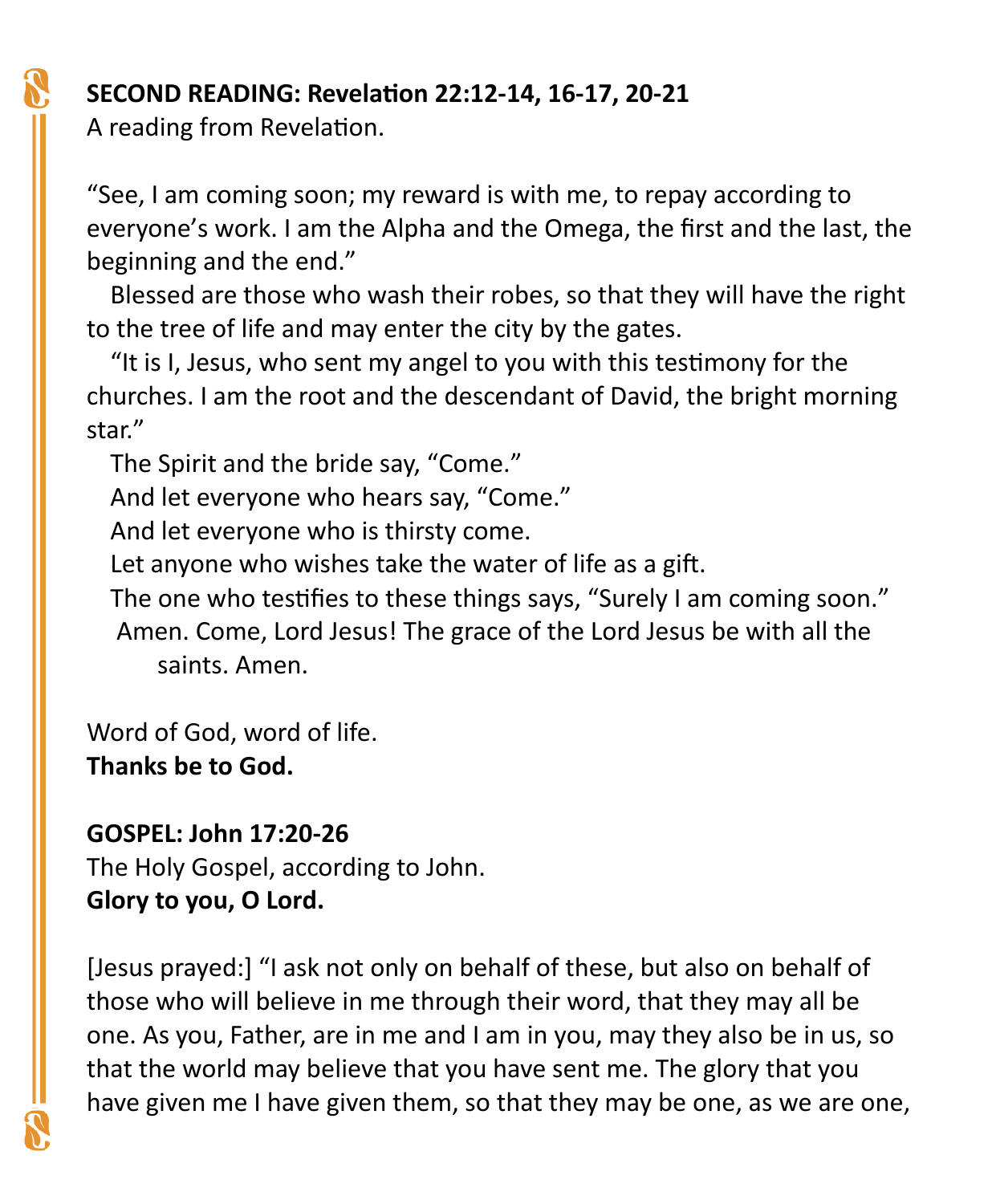I in them and you in me, that they may become completely one, so that the world may know that you have sent me and have loved them even as you have loved me. Father, I desire that those also, whom you have given me, may be with me where I am, to see my glory, which you have given me because you loved me before the foundation of the world.

"Righteous Father, the world does not know you, but I know you; and these know that you have sent me. I made your name known to them, and I will make it known, so that the love with which you have loved me may be in them, and I in them."

The gospel of the Lord. **Praise to you, O Christ.** *(You may be seated)*

**SERMON—Pastor Rebekah Swanson**

**NICENE CREED We believe in one God, the Father, the Almighty, maker of heaven and earth, of all that is, seen and unseen. We believe in one Lord, Jesus Christ, the only Son of God, eternally begotten of the Father, God from God, Light from Light, true God from true God, begotten, not made, of one Being with the Father; through him all things were made. For us and for our salvation he came down from heaven, was incarnate of the Holy Spirit and the virgin Mary and became truly human.**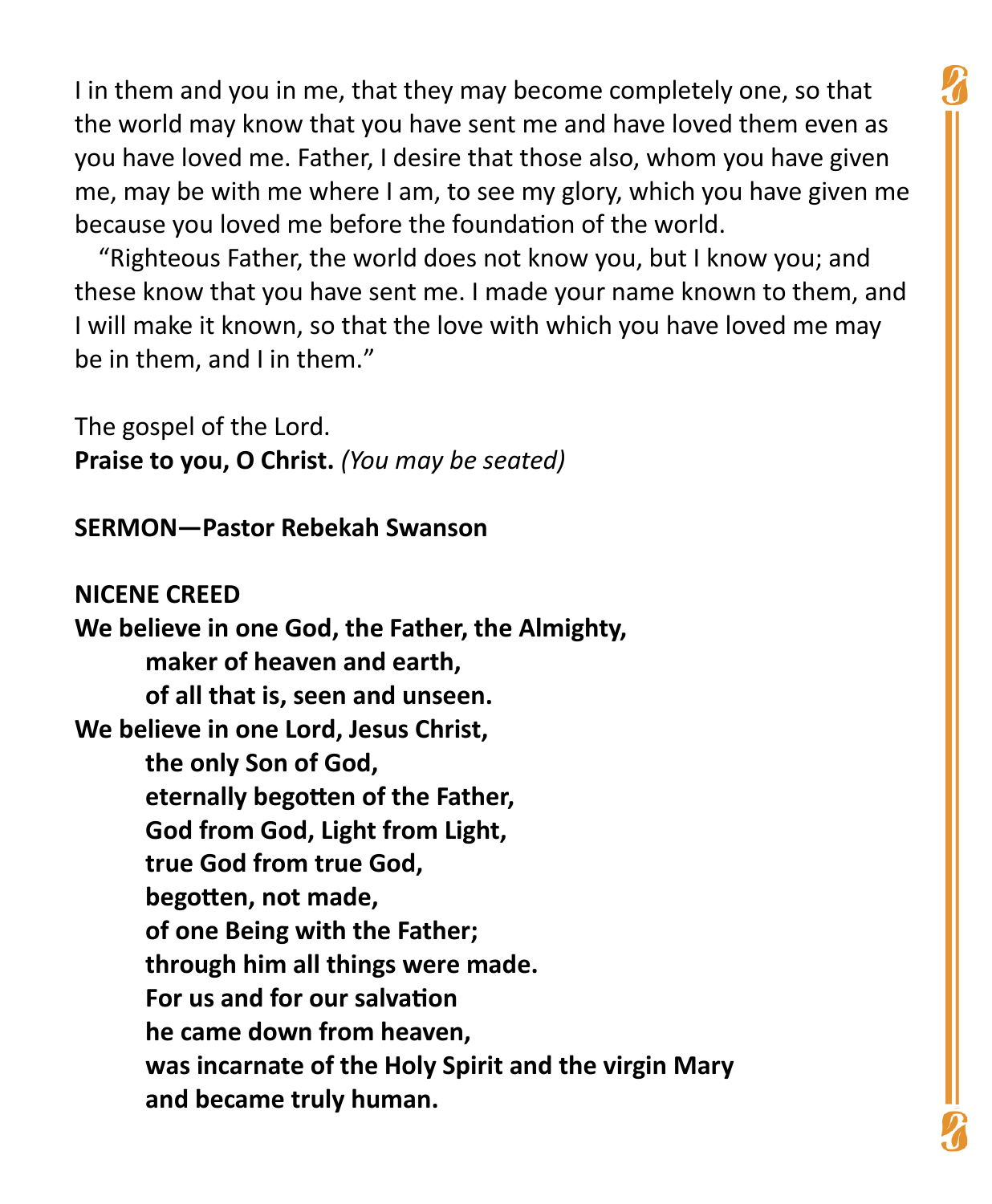**For our sake he was crucified under Pontius Pilate; he suffered death and was buried. On the third day he rose again in accordance with the scriptures; he ascended into heaven and is seated at the right hand of the Father. He will come again in glory to judge the living and the dead, and his kingdom will have no end. We believe in the Holy Spirit, the Lord, the giver of life, who proceeds from the Father and the Son, who with the Father and the Son is worshiped and glorified, who has spoken through the prophets. We believe in one holy catholic and apostolic church. We acknowledge one baptism for the forgiveness of sins. We look for the resurrection of the dead, and the life of the world to come. Amen.** 

#### **PRAYERS OF INTERCESSION**

Set free from captivity to sin and death, we pray to the God of resurrection for the church, people in need, and all of creation. *(A brief silence).*

Holy God, make your people one as you and your Son are one. Extend the gifts we have been given by your Spirit to all people, especially those experiencing division or questioning your love. God, in your mercy, **hear our prayer.**

Guided by the British Columbia Synod Prayer Cycle we pray; for our bishops Susan and Kathy, for Grace Lutheran in Victoria, for Peace Lutheran in Abbotsford - Rev. Dean Andersen, for Emmaus Lutheran in Burnaby - Rev. Timo Saarinen. God, in your mercy, **hear our prayer.**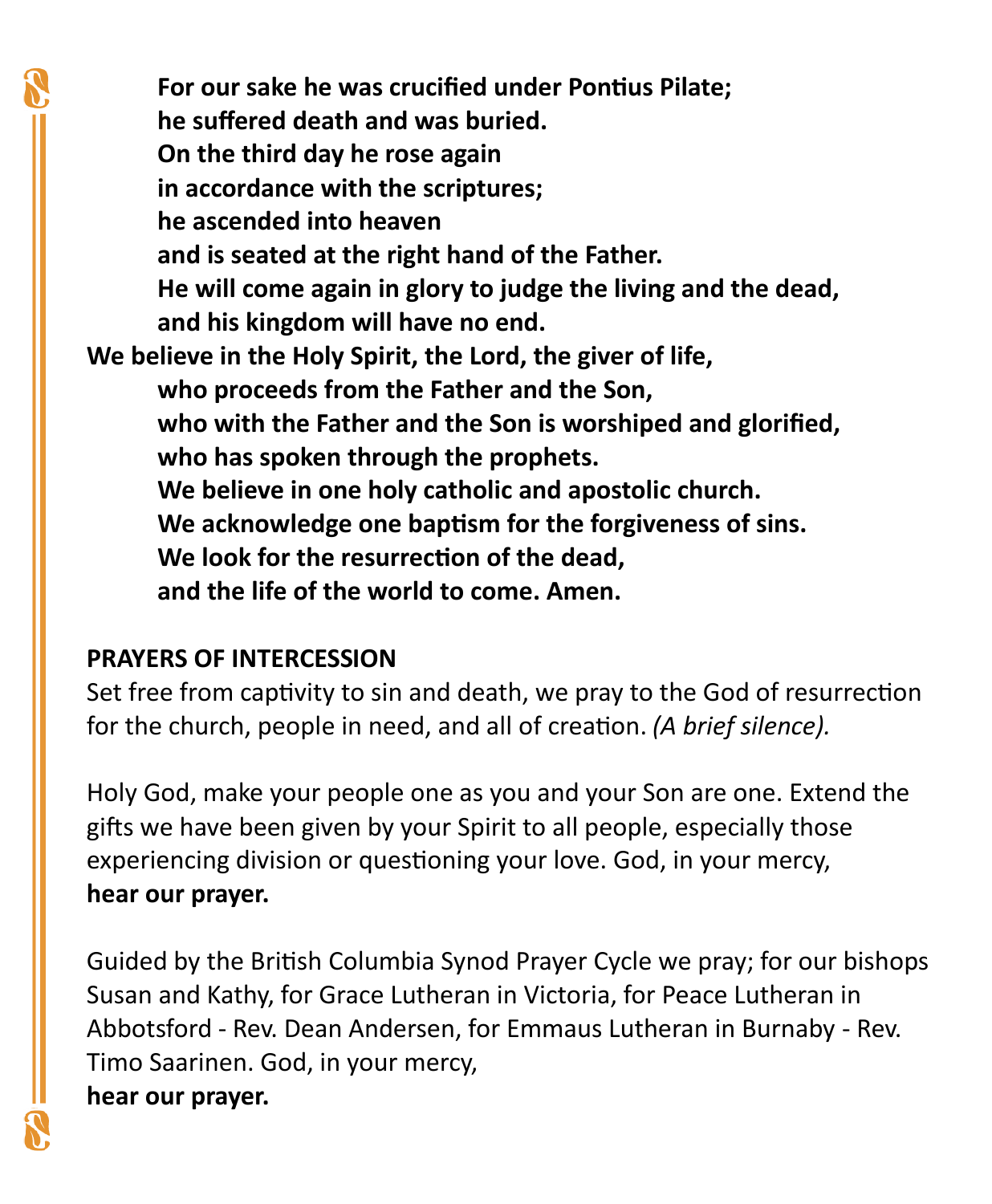Make worthy the work of scientists who look to the stars and planets, as well as scientists who look to atoms and molecules. Bring innovation and well-being to humanity through their discoveries. God, in your mercy, **hear our prayer.**

With the World Council of Churches Ecumenical Prayers Cycle, we join voices all over the world in praying for the following countries & territories this week; for Angola and Mozambique. God, in your mercy, **hear our prayer.**

Keep in our minds those who have died in war, both military and civilians. May we honor them by seeking peaceful solutions to the conflicts that arise among nations and peoples. God, in your mercy, **hear our prayer.**

For Ukraine and all those in war-torn lands. Guide global leaders toward peace and justice. God, in your mercy, **hear our prayer.**

Grant freedom to all who are overwhelmed by chronic illness, depression, or constant worry. God, in your mercy, **hear our prayer.**

Stir imagination and understanding throughout the church in the work of poets, theologians, and hymnwriters. Lead us into new visions and fresh expressions of your presence. God, in your mercy, **hear our prayer.**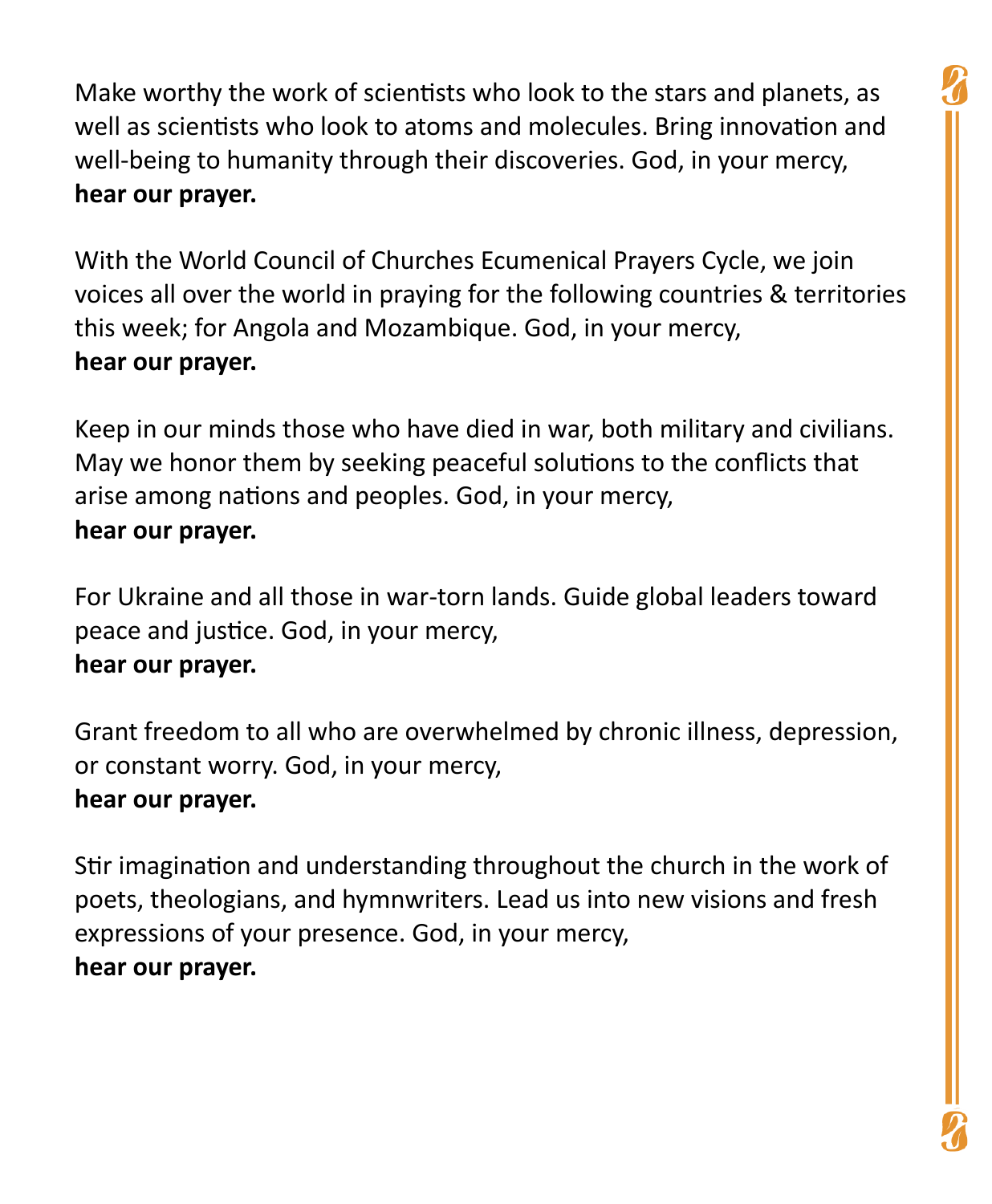Unite us with the saints who have died and been raised in Jesus. Train us to wait with eager longing for Christ to come again, even as we sense his presence with us now. God, in your mercy,

#### **hear our prayer.**

In your mercy, O God, respond to these prayers, and renew us by your lifegiving Spirit; through Jesus Christ, our Savior. **Amen.** 

## **PEACE**

May the peace of Christ be with you always. **And also with you.** *(You may share a visual sign of peace to those around you but please do not leave your seat.) (You may be seated)*

## **OFFERTORY MUSIC—Anne Johnson**

## **OFFERTORY PRAYER** *(You are invited to stand)*

Let us pray.

Merciful God, **everything in heaven and earth belongs to you. We joyfully release what you have entrusted to us. May these gifts be signs of our whole lives returned to you, dedicated to the healing and unity of all creation, through Jesus Christ.** 

**Amen.**

## MEAL

## **DIALOG** The Lord be with you. **And also with you.** Lift up your hearts. **We lift them to the Lord.** Let us give thanks to the Lord our God. **It is right to give our thanks and praise.**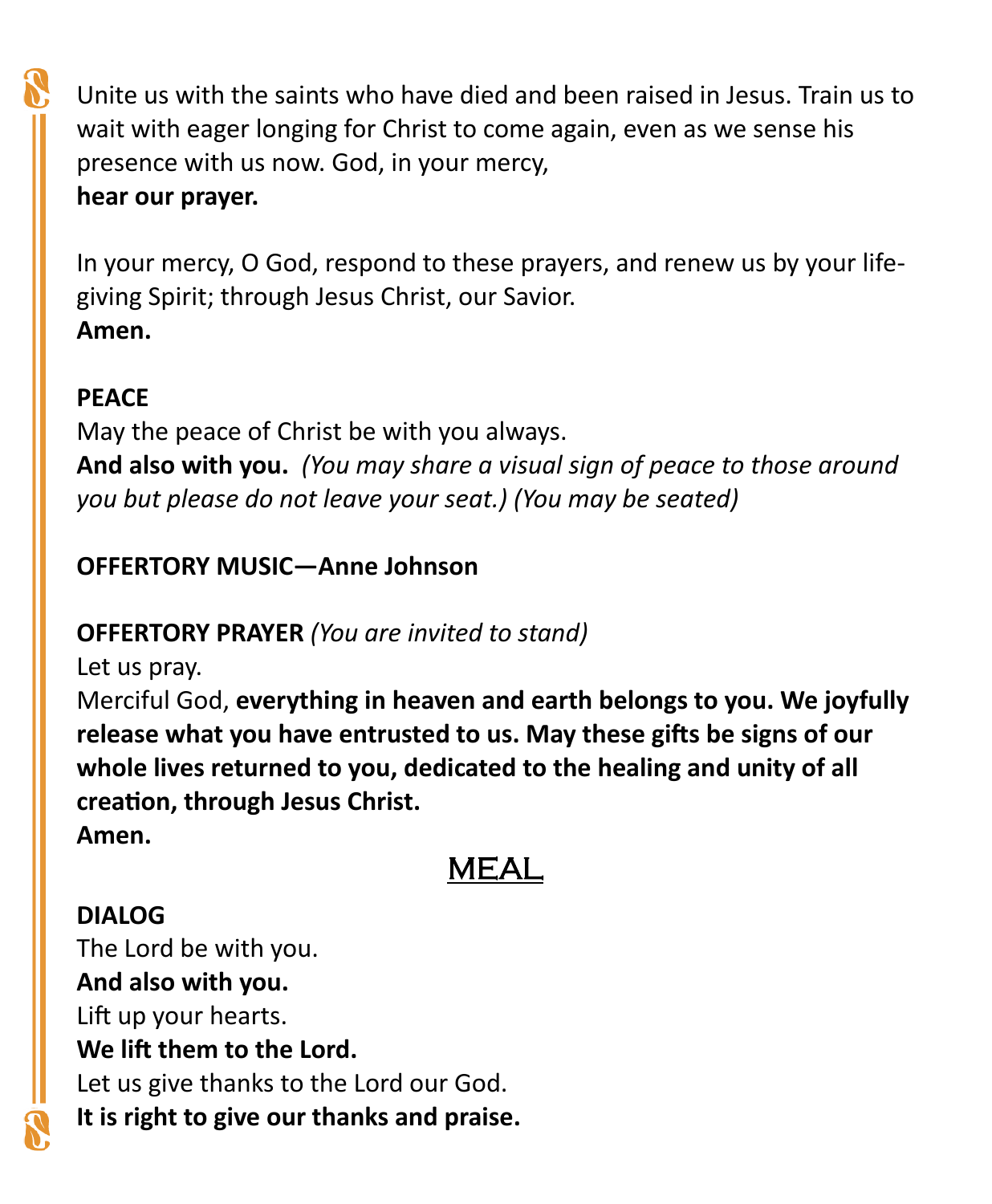## **EUCHARISTIC PRAYER**

You are indeed holy, almighty and merciful God. You are most holy, and great is the majesty of your glory.

You so loved the world that you gave your only Son, so that everyone who believes in him may not perish but have eternal life.

We give you thanks for his coming into the world to fulfill for us your holy will

and to accomplish all things for our salvation.

In the night in which he was betrayed, our Lord Jesus took bread, and gave thanks; broke it, and gave it to his disciples, saying: Take and eat; this is my body, given for you. Do this for the remembrance of me.

For as often as we eat of this bread, we proclaim the Lord's death until he comes. **Christ has died. Christ is risen. Christ will come again.**

Remembering, therefore, his salutary command, his life-giving passion and death, his glorious resurrection and ascension, and the promise of his coming again, we give thanks to you, O Lord God Almighty, not as we ought but as we are able;

we ask you mercifully to accept our praise and thanksgiving and with your Word and Holy Spirit to bless us, your servants, and these your own gifts of bread,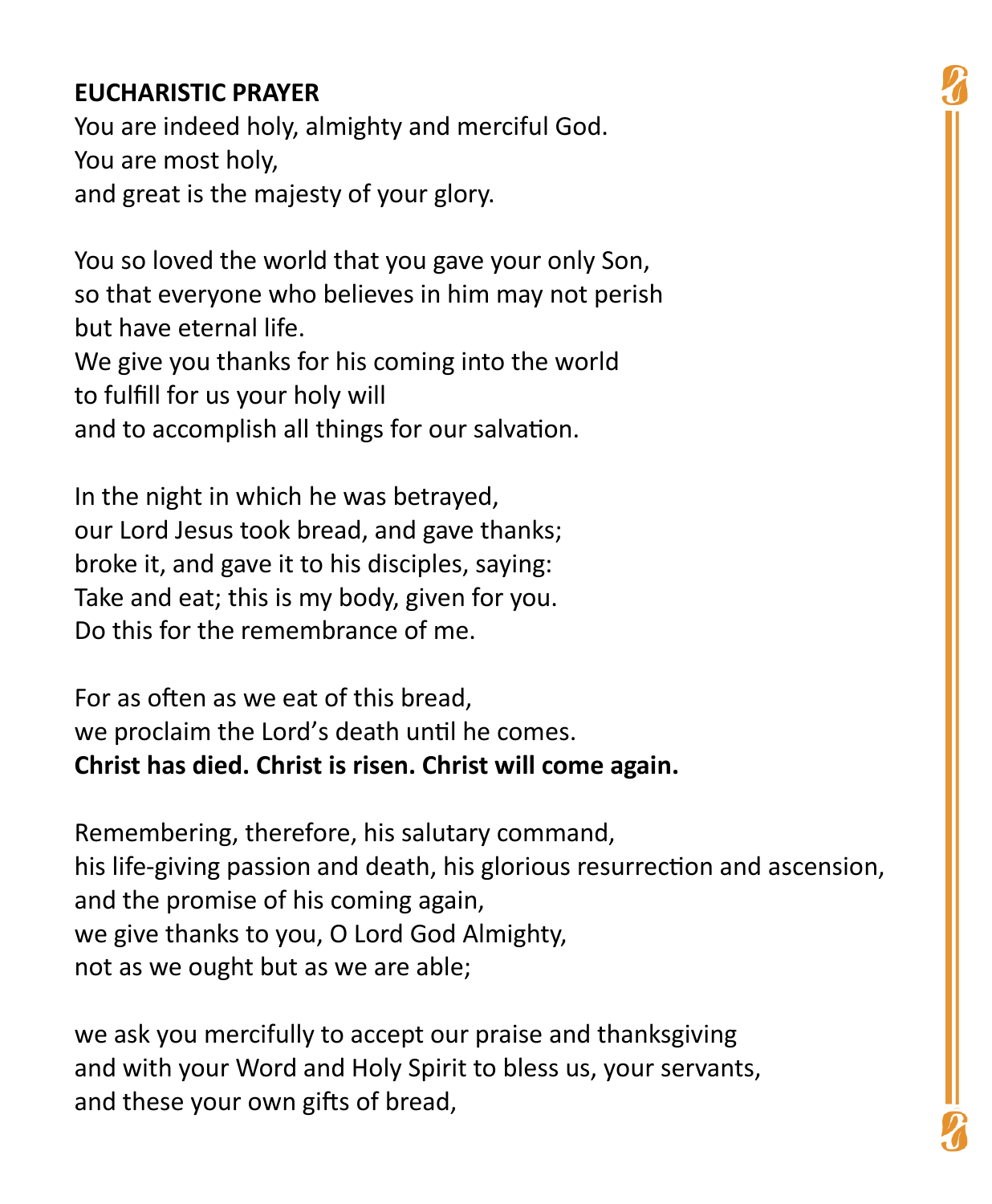so that we and all who share in the body of Christ may be filled with heavenly blessing and grace, and, receiving the forgiveness of sin, may be formed to live as your holy people and be given our inheritance with all your saints.

To you, O God, Father, Son  $\pm$ , and Holy Spirit, be all honor and glory in your holy church, now and forever. **Amen, amen, amen.**

**LORD'S PRAYER Our Mother, Our Father in heaven, hallowed be your name, your kingdom come, your will be done, on earth as in heaven. Give us today our daily bread. Forgive us our sins as we forgive those who sin against us. Save us from the time of trial and deliver us from evil, for the kingdom, the power, and the glory are yours, now and forever. Amen.** *(You may be seated)*

#### **INVITATION TO COMMUNION**

The risen Christ dwells with us here. All who are hungry, come. *(Please come forward to receive communion in a manner that respects social distancing. Please keep your mask up while receiving your wafer.)*

## **MUSIC DURING COMMUNION—Anne Johnson**

**BLESSING AFTER COMMUNION** *(You are invited to stand)* May the grace of our Lord Jesus Christ and the gifts of his body strengthen, keep and unite us, now and forever. **Amen.**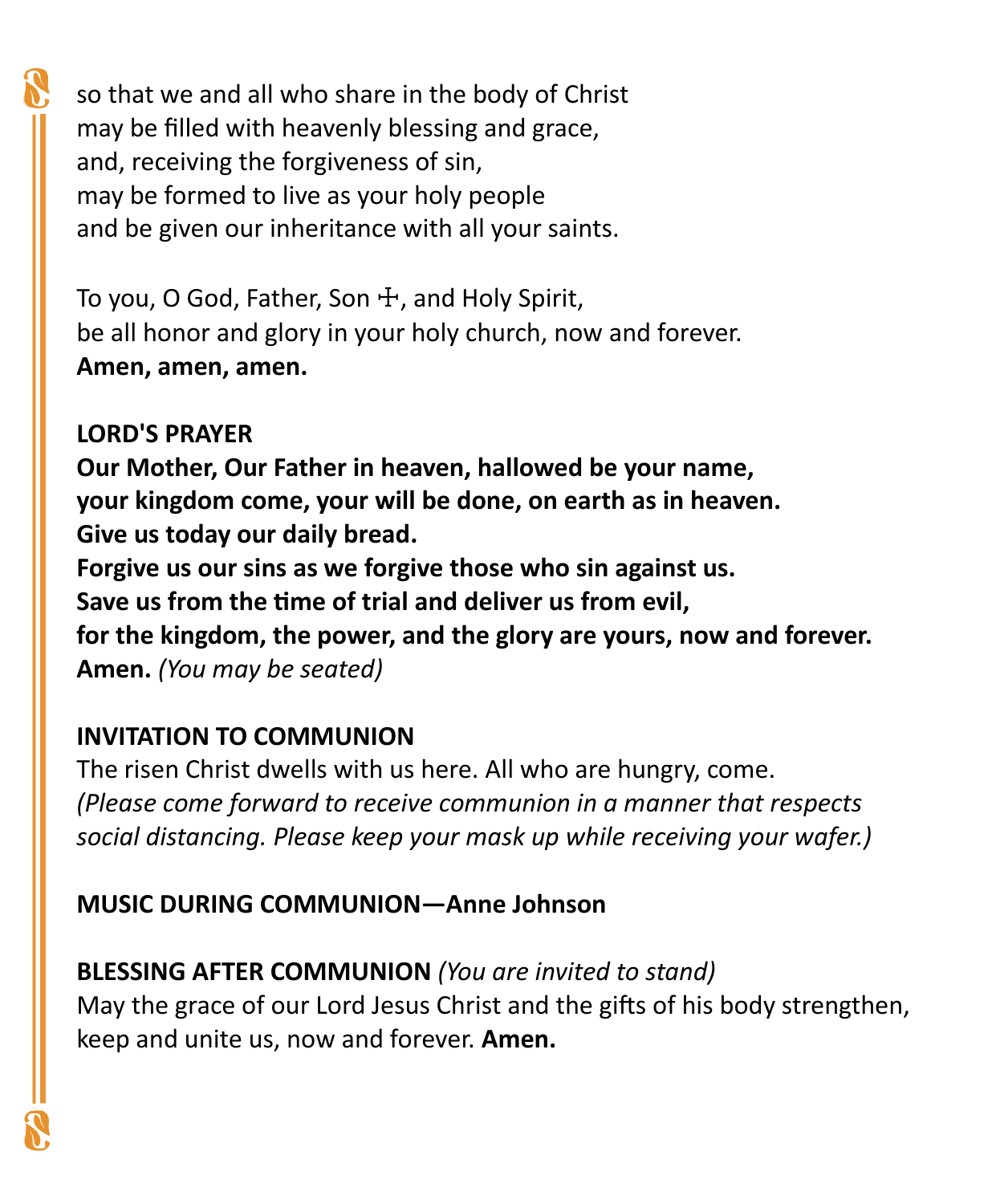## **POST COMMUNION PRAYER**

Let us pray. We give you thanks, generous God, for in this bread we have tasted the new heaven and earth where hunger is no more.

Send us from this table as witnesses to the resurrection, that through our lives, all may know life in Jesus' name. **Amen.**

## SENDING

#### **BLESSING**

May God bless and keep us. May God's face shine on us and be gracious. May God look on us with favour and  $+$  give us peace. **Amen.**

#### **DISMISSAL**

Alleluia! Christ is risen. **Christ is risen indeed. Alleluia!** Go in peace. Tell what God has done. **Thanks be to God.**

#### **POSTLUDE—Anne Johnson**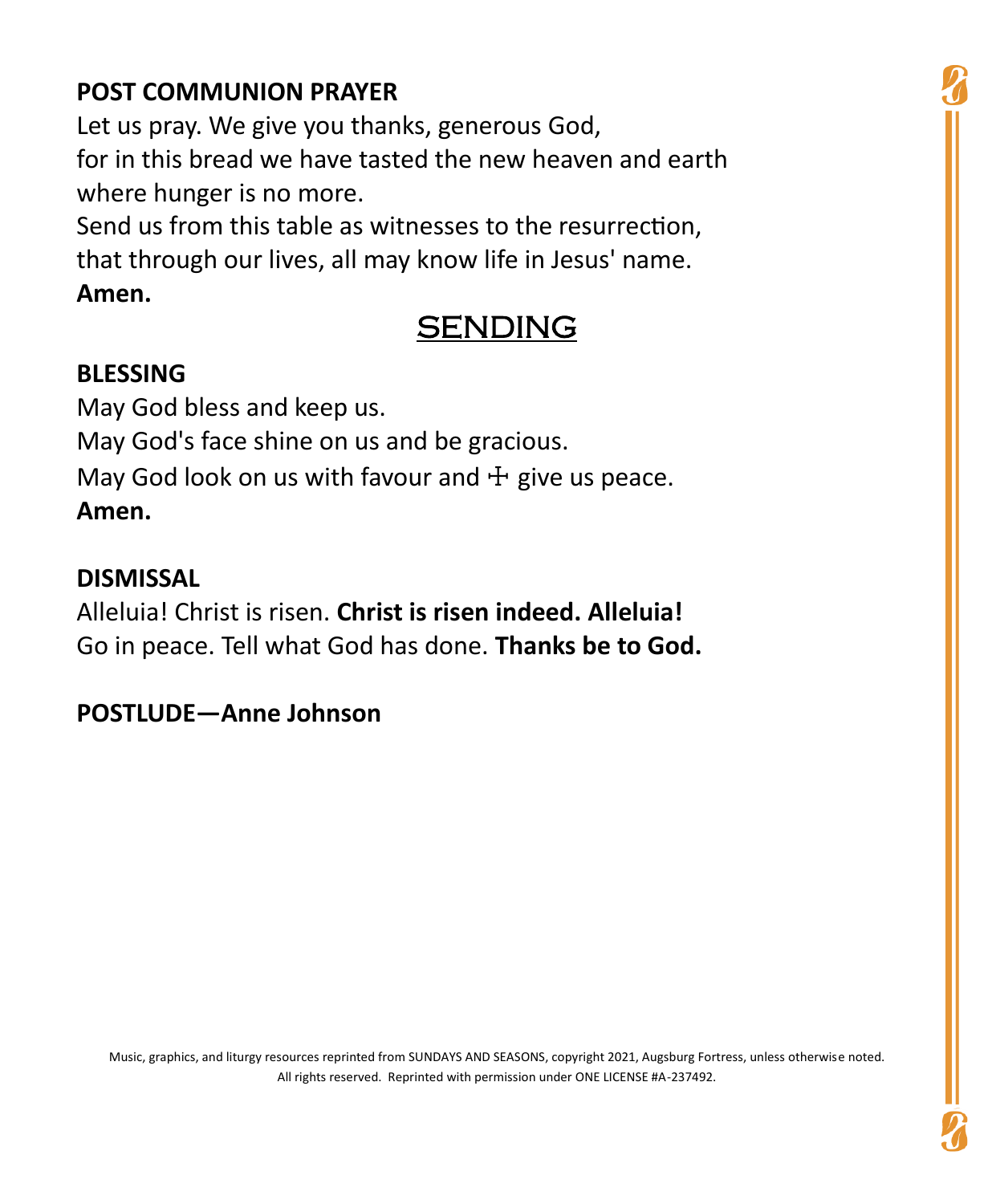## ANNOUNCEMENTS

## HAPPY MAY BIRTHDAY TO:

Diane L. Sandi S.

Mattias K. Sylvia H. Linda D. Irene M. Janet R. Barbara M. Felicia Q. Irina L.

## FELLOWSHIP HOUR AFTER CHURCH TODAY

Please join us after church in the fellowship hall for coffee, light snacks, and fellowship! If you are interested in hosting an upcoming coffee hour, please call Donna Dufresne.

## COMMUNION IN BOTH KINDS RETURNS JUNE 5th

We will be returning to communion in both kinds during next week's Pentecost service on June 5th. This will look and feel much like communion during Advent.

## ETERNITY FOR TODAY

The newest Eternity for Today devotional booklet is now available in the narthex under the bulletin board.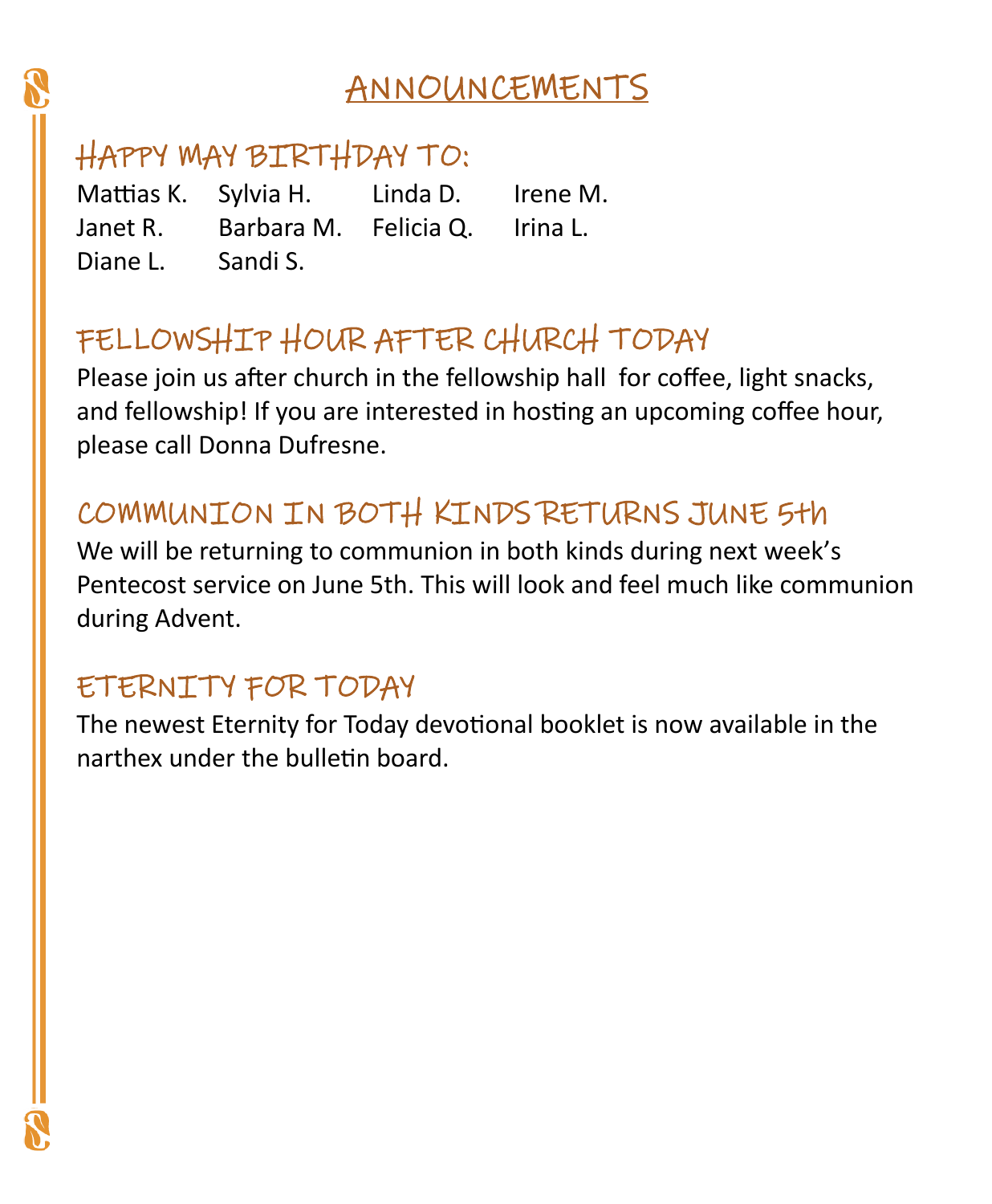## CHARITY NOMINATION FORMS

The FLC Council has decided how to tithe Selma's gift. Thanks to her generosity, our congregation has \$20,000 to donate to registered charities. At our last Council meeting, the Council decided to donate 1/4 of that amount (\$5,000) to charities offering humanitarian relief and support to the people of Ukraine. We have chosen to give \$2500 each to:

## 1) **CLWR Ukraine Crisis Response (Canadian Lutheran World Relief)**

CLWR provides emergency assistance to the over 4 million refugees who have fled Ukraine and the 6.5 million people who are internally displaced. CLWR partners in the ACT Alliance are responding in Ukraine and the region to meet immediate humanitarian needs such as food, shelter, emergency supplies, and trauma support. CLWR's response will also support the vital coordinating work of the Lutheran World Federation (LWF). Website: https://www.clwr.org/ukraine-response

#### 2) **HART (Humanitarian Aid Response Team)**

HART supports an extensive network of churches throughout Ukraine. It serves refugees fleeing from war zones. Churches are being used as Aid Centres for sleeping, eating, and medical aid supplies. Truckloads of supplies are delivered to a distribution center near Lviv, in western Ukraine, and volunteers distribute the supplies further by small vans to other areas. Orphans have been evacuated. Medical aid and ambulances have been sent to the front lines. All donations go directly to aid. Administration costs are covered by a separate donor. Website: https://hart.ca/

FLC's Outreach Committee is asking members of the congregation to nominate registered charities where we could donate the remaining \$15,000. Charity Nomination Forms will be available on Sunday mornings in the narthex, starting on May 29. Only registered charities will be considered.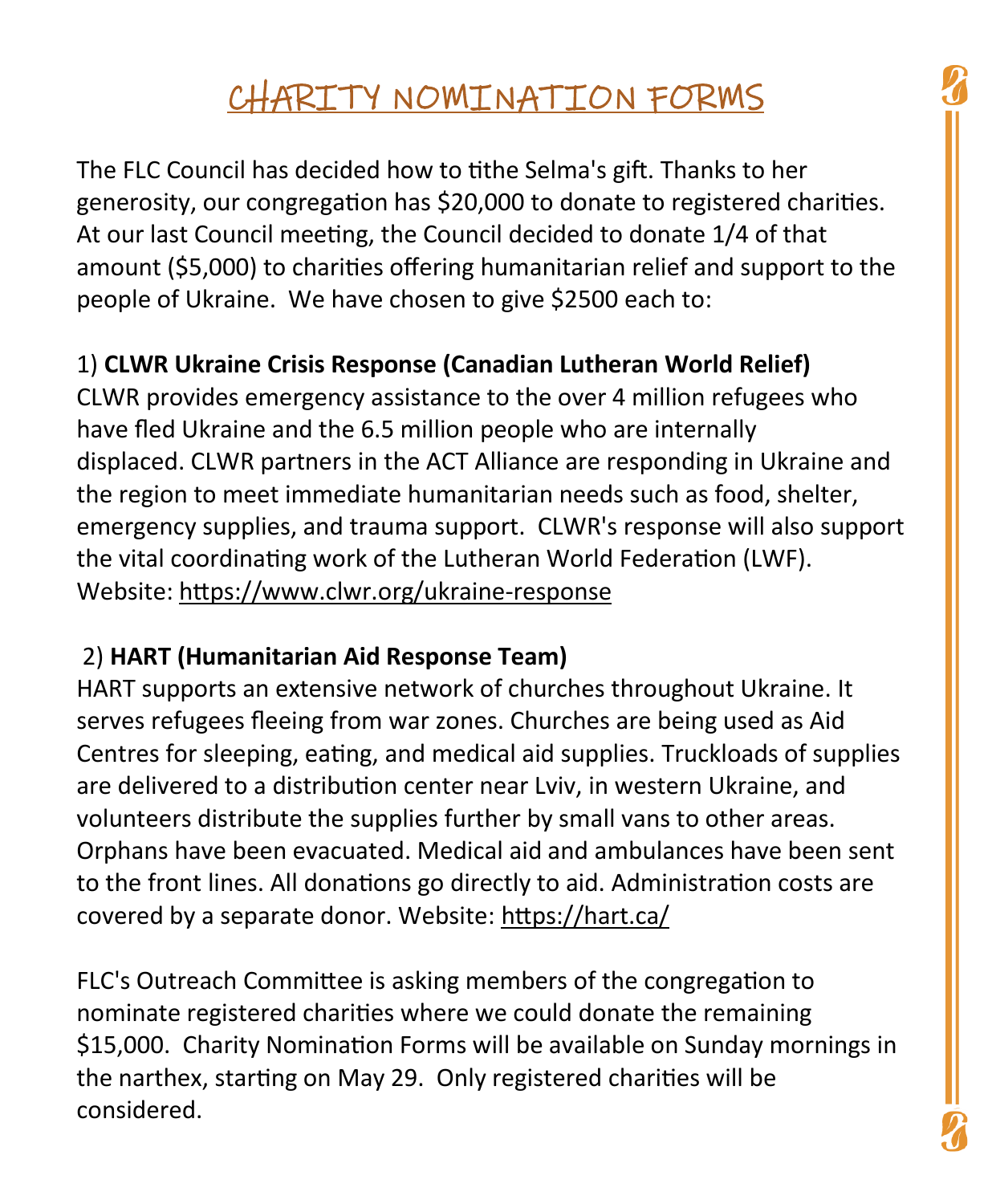## UPCOMING AT FIRST LUTHERAN

## Sunday, May 29

Seventh Sunday of Easter, Holy Communion, 10:30a (Sanctuary / YouTube) Fellowship Hour, 11:30a (Fellowship Hall) Sunday School, 11:30a (Study Room) Confirmation, 11:30a (Loft Room)

## Sunday, June 5

Pentecost, Holy Communion, 10:30a (Sanctuary / YouTube) Fellowship Hour, 11:30a (Fellowship Hall) Sunday School, 11:30a (Study Room) Confirmation, 11:30a (Loft Room)

## Sunday, June 12

The Holy Trinity, Holy Communion, 10:30a (Sanctuary / YouTube) Fellowship Hour, 11:30a (Fellowship Hall) Confirmation Make Up Class, 11:30a (Sanctuary)

## Sunday, June 19

2nd Sunday in Pentecost, Holy Communion, 10:30a (Sanctuary / YouTube) Fellowship Hour, 11:30a (Fellowship Hall) Sunday School, 11:30a (Study Room) Confirmation, 11:30a (Loft Room)

## Sunday, June 26

3rd Sunday in Pentecost, Holy Communion, 10:30a (Sanctuary / YouTube) Fellowship Hour, 11:30a (Fellowship Hall)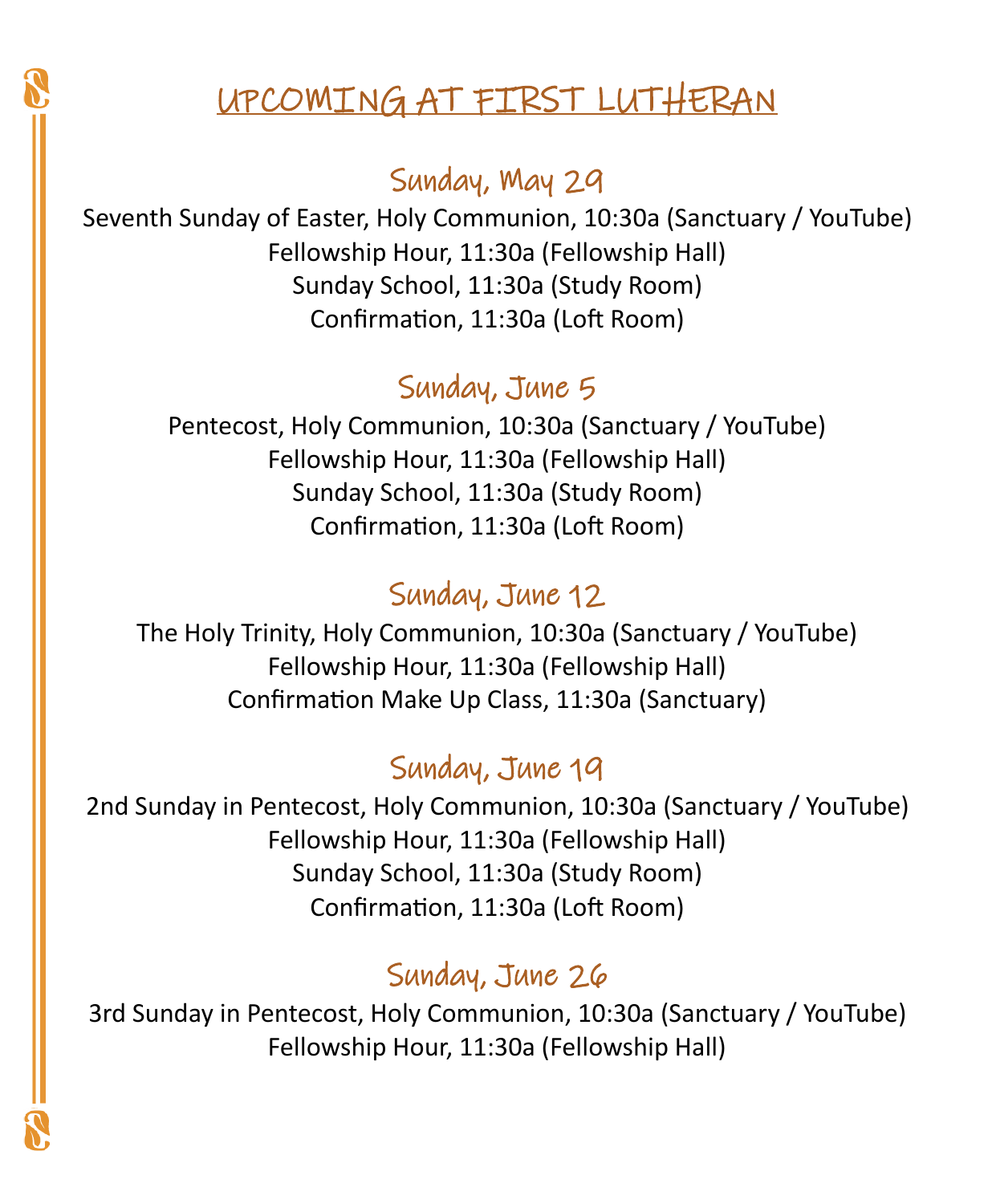# CHRIST IS RISEN alleluin!